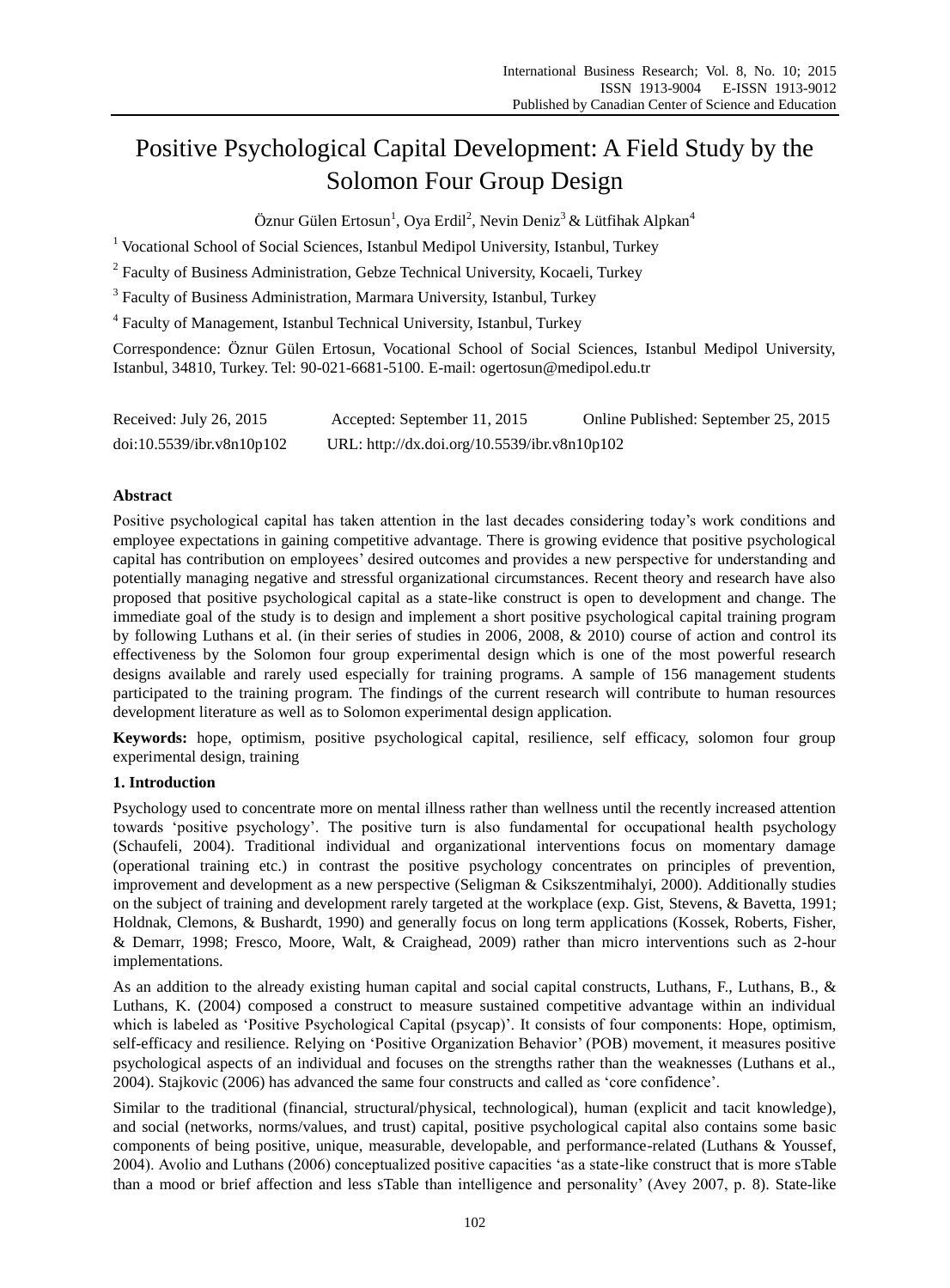properties can be developed (e.g. trained) over time, as opposed to trait-like constructs, has been supported with a series of studies (Luthans et al., 2006, 2008, & 2010).

In the light of the related literature, the purpose of this study is to perform a positive psychological capital intervention and test its effectiveness with the Solomon design which is the most powerful experimental design. Firstly literature about psycap is reviewed and theoretical background for the development process and training procedures for the study is explained. Then, methods for Solomon design are discussed and hypotheses are developed. The study proceeds with findings and conclusion sections.

## **2. Literature Review and Hypotheses Development**

## *2.1 Positive Psychological Capital Development*

Luthans et al. defined positive psychological capital as "an individual"s positive psychological state of development that is characterized by: (1) Having confidence (self efficacy) to take on and put in the necessary effort to succeed at challenging tasks; (2) Making a positive attribution (optimism) about succeeding now and in the future; (3) Persevering toward goals and, when necessary, redirecting paths to goals (hope) in order to succeed; and (4) When beset by problems and adversity, sustaining and bouncing back and even beyond (resilience) to attain success" (Luthans, Youssef, & Avolio, 2007b, p. 3).

Hope is considered as positive motivational state that is based on an interactively derived sense of successful agency and pathways (Snyder, 2000). Pathway refers to the method, strategy or ability to achieve goals and willpower (agency) means the motivation or beliefs to pursue goals and is the psychological energy of achieving objectives (Zhao & Hou, 2009). In the light of Snyder's hope theory Luthans et al. suggested goal designpathway generation- overcoming obstacles implementations in order to increase hope capacity (Luthans, Avey, Avolıo, Norman, & Combs, 2006).

As a short description, optimists expect good things happen to them (Carver & Scheier, 2002) and explain positive events as internal (something about themselves), sTable (persists or recurs over time) and global (effects many situations) and also vice versa for negative events (Peterson et al., 1982; Oettingen, 1995). In Seligman"s attribution framework this approach labeled as optimistic explanatory style (Nelson & Cooper, 2007). As a result, optimism can be considered a global positive expectation of success; Self efficacy is task or domain specific and the employee's confidence to his/ her abilities that is a specific positive expectation (Stajkovic & Luthans, 1998). According to Bandura (1997) self efficacy mobilizes the motivation and cognitive resources in order to take the necessary actions to complete the specific task (Qingshan & Xuansheng, 2014). And also he defines four mechanisms in order to improve self efficacy. These include task mastery, modeling (vicarious learning), social persuasion (positive feedback), and physiological/psychological arousal (Luthans et al., 2006). In this training program three of the four mechanisms (expect for psychological arousal) is used for self efficacy exercises.

Resilience is defined as "a class of phenomena characterized by good outcomes in spite of serious threats to adaptation or development" (Masten, 2001, p. 228). Resilience development process contains asset factors that increases individual and environmental benefits- and vice versa for risk factors and also contains influence process for both of them (Masten, 2001). Resilient people restrainedly accept facing with harsh realities. They attribute a meaning to terrible times. And they have an ability to adapt the conditions and content with what they have (Coutu, 2002).

Luthans et al. recently developed a short training version (psycap intervention-PCI) and published a series of empirical studies (2006, 2008, 2010, & 2012). Luthans el al. (2006) firstly initiated their training program to management students as experiment and control groups (the control group received decision making training), then to managers from different companies and sectors and then to a single firm. All findings indicate that PCI has developed the participants' psycap levels. Following PCI study of Luthans et al. (Luthans, Avey, & Patera, 2008) tested web-based training intervention and significant support has been found. Additionally in another study (Luthans, Avey, Avolio, & Peterson, 2010) in control group concentrate on ordering (that is developing mechanism of the capacities given in different orders to the participants) and found no significant difference. And for main study they tested PCI training's effect on their performance level. Participant and their managers rated their performance level and found that PCI increases their performance level in addition to their psycap. Using a pretest, posttest control group design, psycap has also been shown to be significantly related to business student academic performance (Luthans, Luthans, & Jensen, 2012).

### *2.2 Training Procedures for Positive Psychological Capital*

Following Luthans et al. guide and related literature a psycap development training program has been developed in this study. Theory building and development process about positive capacities is based on the work of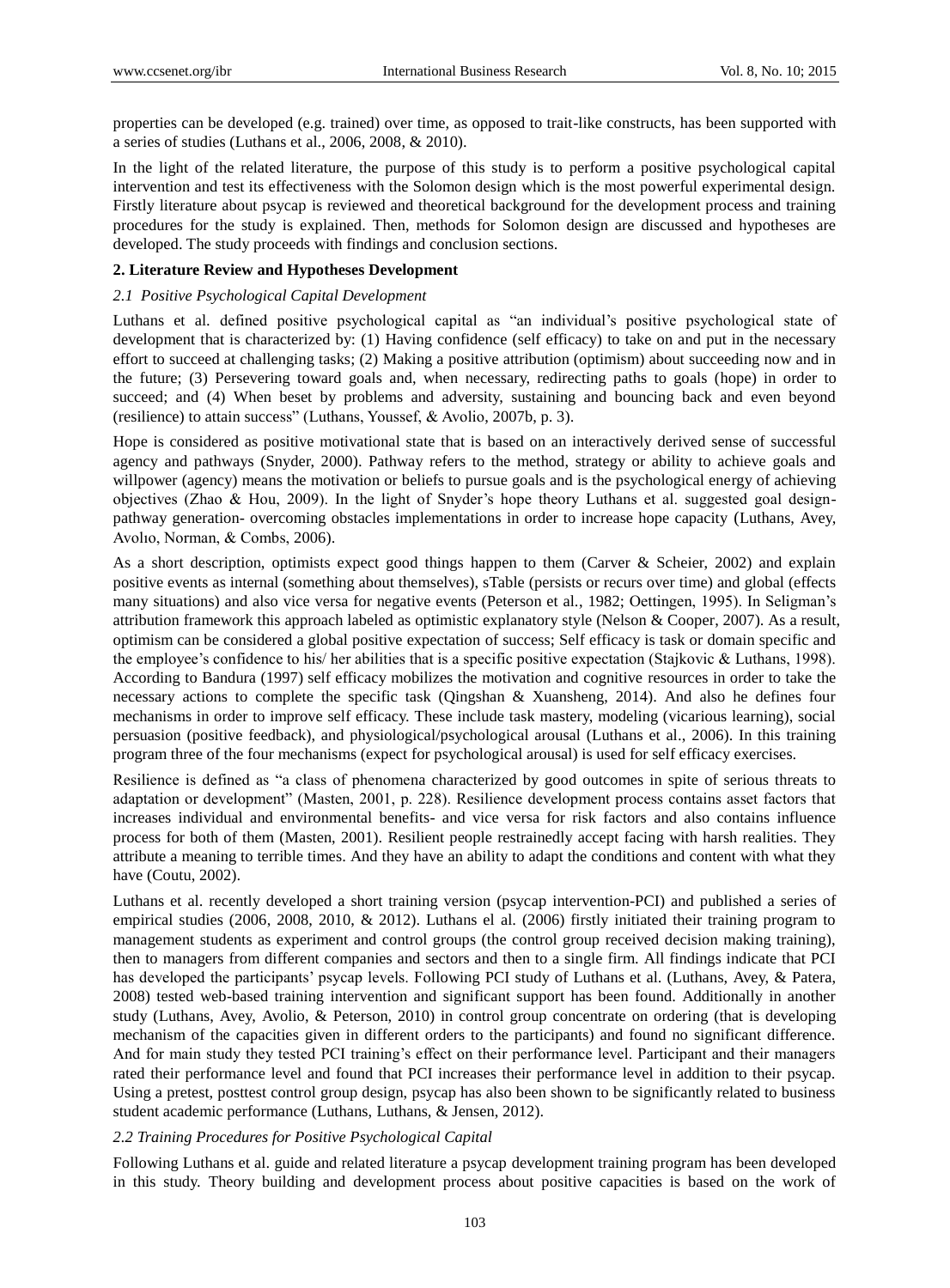Masten's (2001) for resilience component, Snyder's (2000) hope, Bandura's (1997) self-efficacy theories and also expectancy-value orientation and realistic optimism. Based on the theories suggested developmental mechanisms are used to develop the capacities.

The training program begins with the introduction of positive capacities; how each capacity is applicable in the workplace. Positive emotions and positive psychological capital are defined. Additionally each capacities (hope-optimism-resilience-self efficacy) are explained in detail and also examples are given.

Then participants are asked to think about and write down their realistically challenging and personally valuable goals. The training program contains the discussion and examples of what are realistically challenging goals and how to determine if the goal is personally valuable (develop willpower capacity) then goals are divided to sub-goals (stepping) so their agency capacity increased. Achievable perception about sub-goals also increased their will power capacity. Accomplishment expectation increases both hope and also optimism capacities. Furthermore, participants are asked how they could achieve their goals and other participants encouraged to give suggestions. For a short time participants are asked to think about the obstacles. And then others contribute their ideas for each other. Trainer encourages them to define the obstacles and develop multiple pathways. Alternative solutions, risk plans for potential obstacles also develop their hope capacity.

Goal exercise is also effective for the "self efficacy building" by the mediation of task mastery and social persuasion (etc. participants share their goals, determine pathways and advice to each other, and trainer encourage the interaction process). Besides in the training program some famous films, successful examples from political leaders and business world are examined in terms of their psycap capacity (modeling). Luthans implies that self efficacy and hope development exercises also increases the optimism level of participants. For example in the training section trainer frequently encourages participants to positive self talks. Moreover in this phase positive output definition and imagination of achieving goals increase positive expectancy and optimism.

Training continues for resilience development processes. Resilience development concentrates on participants" perception about emotional, cognitive and behavioral process. Self reflection exercises (from past to future) help to run personal SWOT analysis. Participants consider and express negative workplace experiences and share their reactions with others. Then trainer talks about ideal resilience process (such as realistic perception about the negative events and ideal reactions). "Impact-control-options" are examined for developing the right reactions. In control and out control situations are explained and examined in order to contribute learning process about problem solving and conflict management styles. This process developed both cognitive resiliency and realistic optimism. The development process ends up with the useful exercises to adapt the gains routine working days.

As explained above, most of development mechanisms help to improve more than one construct and this confirms that all four components (hope-optimism-resilience-self efficacy) reciprocally interact with each other and psycap means more than all of them.

## *2.3 Theoretical Framework for Solomon four Group Design*

While one group design involves a pre-test/post-test without using a control group, two group designs use an experimental (training) and control group (without training) and two groups take a pre-test/post-test. About one hundred years ago control groups took place in behavioral sciences because it had been observed that pre-testing or assessment itself had effects on change over time to intervention and that assessment may interact with interventions to either strengthen or weaken observed effects. In these circumstances 2-group comparisons in trials may produce biased estimates of effects however advent of randomization to allocate participants to groups subsequently that is reactivity can"t be solved by pre-testing in the two-group trial, Solomon thus proposed a 4-group (and in some cases a three group) "extension of control group design" in which a further randomization took place, allocating participants within both the experimental and control groups to be pre-tested or no (Solomon, 1949; McCambridge, Butor-Bhavsar, Witton, & Elbourne, 2011).

An experimental group receives a pre-test, training and then post-test, a control group receives a pre-test and a post-test separately another experimental group receives training and only a post-test, last control group only takes a post-test. Albeit the Solomon four group design contains two experimental and two control groups, it is illustrated in the following Table (1). According to Solomon, this modification of the currently used control group design has potentialities for demonstrating and weighting certain interaction effects (Solomon, 1949). As Babbie (2013) mentioned in his book, Solomon design not only eliminates the interactions between testing and the treatment, it also provides data for comparisons that will reveal the amount of such interaction that occurs in classical designs.

Campbell and Stanley (1966) suggested three basic patterns of true experimental research designs: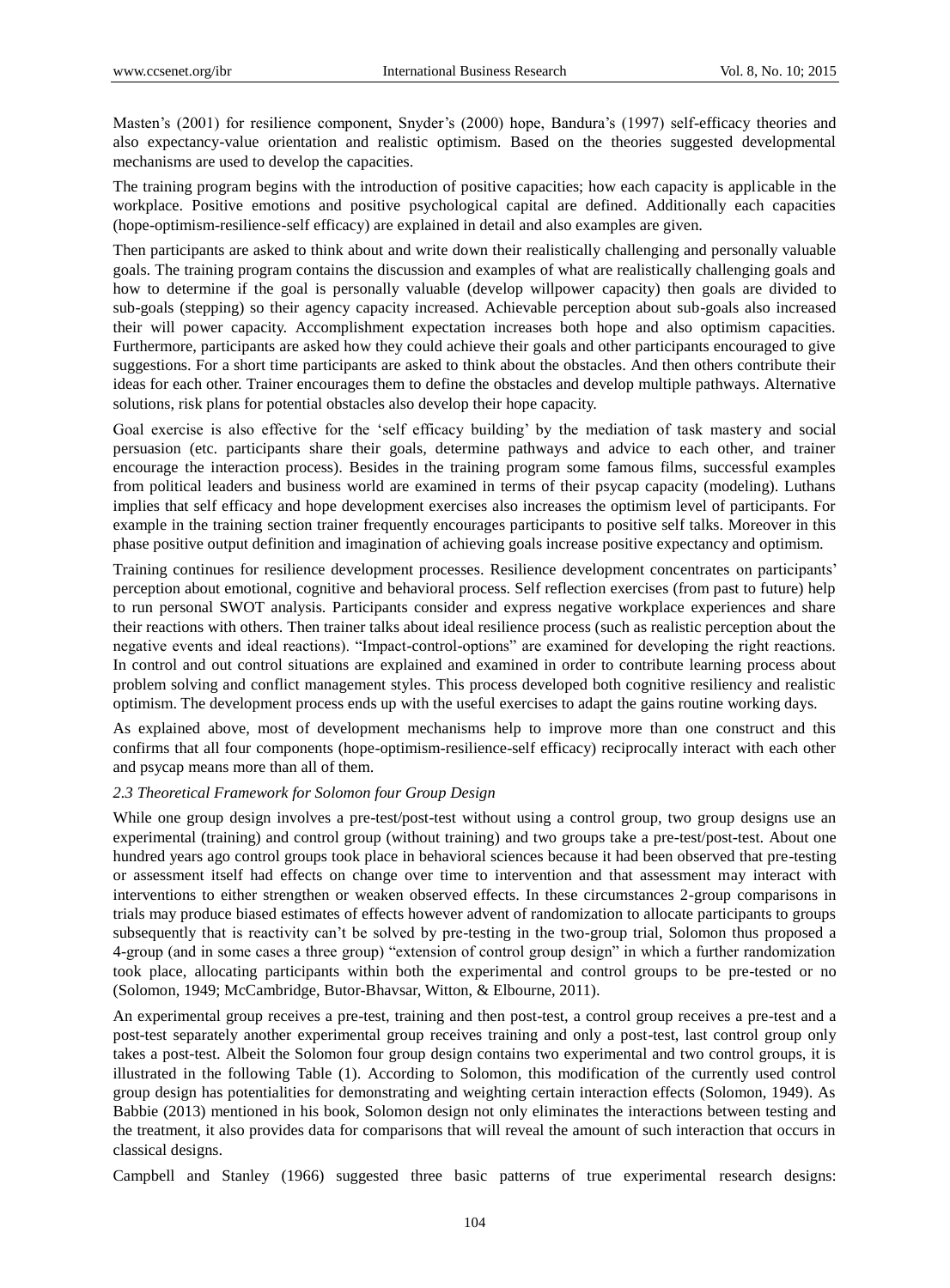Pretest-posttest control group design, posttest-only control group design and Solomon four group design (also cited in Salkind 2010). Despite the advantages in strengthening both internal and external validity of research (Newman & Newman, 1994), the Solomon-four group design is seldom used especially in social sciences (Spector, 1981) because of the four group requirements and statistical difficulties (McCambridge et al., 2011).

Table 1. Solomon four group design

| Group          | Pre-Test      | Training | Post-Test     |  |  |
|----------------|---------------|----------|---------------|--|--|
| $E_1$          | $T_1$ (Q1)    | Х        | (Q2)<br>$T_2$ |  |  |
| $C_1$          | (Q3)<br>$T_1$ |          | $T_2$ (Q4)    |  |  |
| E <sub>2</sub> |               | X        | $T_2$ (Q5)    |  |  |
| C,             |               |          | (Q6)<br>$T_2$ |  |  |

*Note.* E: experimental group; C: control group; X: treatment condition.

T: testing condition,  $1 =$  pre-test,  $2 =$  post-test; Groups are labeled as  $Q1...Q6$  for analyses.

Adapted from Gibson, et al. 1988.

While Solomon's suggestions about statistical analysis of his experimental design have been criticized by other researchers, Campbell & Stanley (1963) suggested exploring statistical solution for the Solomon four-group design by use of 2 X 2 analysis of variance design. Newman and Newman (1994), Breakwell (2004) and also Glinger and Morgan (2000) accepted the design as a factorial design and supported the idea. However, Spector (1981) addresses that there would be missing data for half of the subjects in Anova designs. His suggestion was to conduct the analysis in stages. Additionally, Braver, and Braver (1988) proposed using meta-analysis also Sawilowsky and Markman (1988) and Sawilowsky, Kelley, Blair, and Markman (1994) supported this idea with their comments and contributions. According to the researchers meta-analysis demonstrated superior power of using meta-analytic techniques instead of customary analysis of using ANOVA (McGhee, 2009).

Faigenbaum and Costello (1975) used student t test for Solomon design. Holdnak et al. (1990) used 2 X 2 Anova for testing self-esteem training effectiveness. Cinco (1981) investigated the effects of group counseling on the personality and behavior of children with behavior problems. Firstly she performed 14 two-way ANOVA"s and for other dependent variable (ordinal data) she used Wilcoxon Matched Pairs Signed-Ranks Test (citied in Sevilla, Ochave, Punsalan, Regala, & Uriarte, 1992). Randolph and Myers (2013) discussed using independent samples t test which causes labor intensive and increased risk of making a Type 1 error and suggested Anova tests for Solomon analyzing. Cortese (2007) also offers paired samples t test and Anova tests for Solomon"s four group design. Similarly McGahee (1998) and McGahee and Tingen (2000) utilized several different types of analysis concerning a series of hypothesis and also for comparison of Solomon groups Babbie"s suggestion is followed by paired samples t test. There exists disagreement amongst scholars about statistical method for Solomon design. Recent studies have different suggestions. It is also stressed in studies that the hypotheses and the data types are also important for the statistical method selection. In this study paired samples t test is found suiTable for the data type and hypotheses of the study.

*2.4 Research Model and Hypotheses Development*



Figure 1. Research model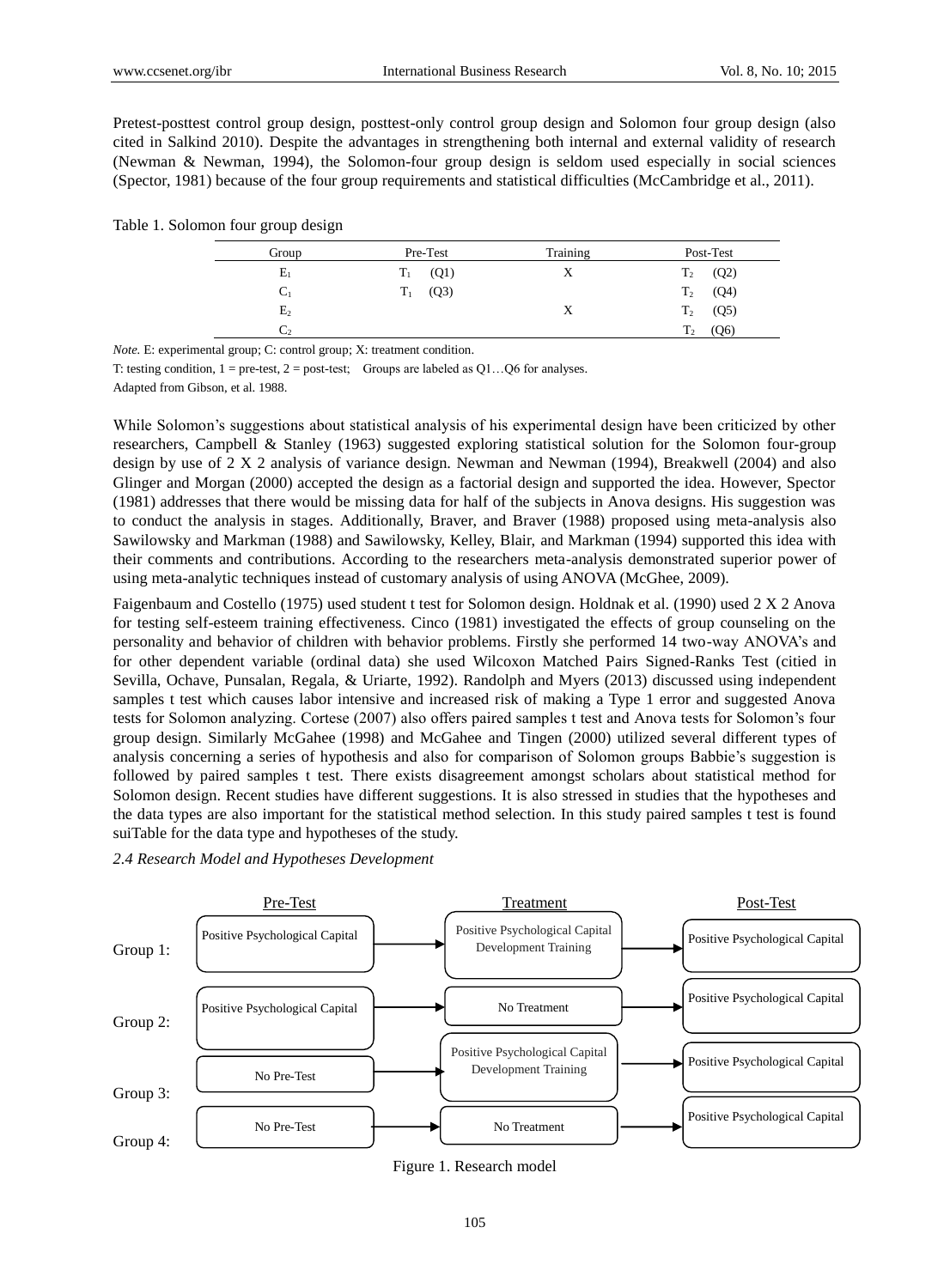The main hypothesis based on the above mentioned literature and research model of the study are given in the following manner:

H1: Positive psychological capital development training increases positive psychological capital capacities of participants.

According to Isaac and Michael (1981), factors that threaten internal validity are: History, maturation, pretest effects, instruments, statistical regression toward the mean, differential selection of participants, mortality, and interactions of factors and threats to external validity include: Interaction effects of selection biases and treatment, reactive interaction effect of pretesting, reactive effect of experimental procedures, and multiple-treatment interference. The Solomon four-group design enables a researcher to control threats both internal and external validity by controlling maturation, history and pretesting. Post-test scores of the experimental and control groups are affected by several factors, Q2: Pretesting-maturation-treatment-history Q4: Pretesting-maturation-history, Q5: Treatment-maturation-history and Q6: maturation-history. However, comparing the groups prevent from omitting the threats.

In the following the sub-hypotheses of the study are cited. From this design, it will be possible to find out the following results. All sub-hypotheses are designed for both internal and external validity and effectiveness of the treatment.

2.4.1 Treatment Effectiveness

 $H_1$ : Q1  $\neq$  Q2; H<sub>2</sub>: Q2 = Q5

Hypothesis 1 and 2 refers to the treatment effect that is if the hypotheses are accepted the treatment itself has impact on the participants. As seen on the Table 3, this treatment's effect is statistically significant. Also the comparison between Q2 and Q5 allows the researcher to determine the effect that the pretest has had upon the treatment. If the posttest results for these two groups differ, then the pretest has had some effect upon the treatment and the experiment is flawed (Shuttleworth, 2009).

2.4.2 History & Maturation

 $H_3$ : Q3 = Q6;  $H_4$ : Q1 = Q6

The comparison between the Q3 & Q6 and Q1 & Q6 allows the researcher to establish if any external factors have caused a temporal distortion. For example, it shows if anything else could have caused the results shown and is a check upon causality (Shuttleworth, 2009). At the same time, maturation is controlled with the same hypotheses.

 $H_5$ : Q1 = Q3

Additionally acceptance of the hypotheses  $(H_3, H_4,$  and  $H_5)$  also supports that the groups are related groups that is participants have homogeneous characteristics.

2.4.3 Pretesting

 $H_6$ :  $O3 = O4$  (Pre-Test Bias);  $H_7$ :  $O4 = O6$ ;  $H_8$ :  $O1 = O4$  (Pre-Test Effect)

H<sub>6</sub> hypothesis is investigated to determine if the actual act of pretesting influenced the results. If the results indicate no significant difference, pre-test has no effect on participants.  $H_7$  which refers the comparison between the Q4 and Q6 shows whether the pretest itself has affected behavior, independently of the treatment. If the results are significantly different, then the act of pretesting has influenced the overall results and is in need of refinement (Shuttleworth, 2009). Acceptance of the hypothesis  $H_8$  also controls pre-test effect on participants.

## **3. Methodology**

## *3.1 Research Design*

Experimental design has been used to answer the research question of the study. An experimental design is a plan for assigning experimental units to treatment levels and the statistical analysis associated with the plan. It is suggested to use a "single-blind" procedure in which participants are not informed about the nature of their treatment and, when feasible, the purpose of the experiment in order to minimize the effects of demand characteristics (Kirk, 1995). So in the study participants are not informed about the procedure and content of the treatment. At the same time period all data gathered and treatments are performed in the same week in order to control external factors (etc. exams).

In this study a single scale which assesses positive psychological capacities of participants is used (psycap-24 item version). The scale is adapted from Luthans et al. (2007b) and a 6-point likert type scale ranging from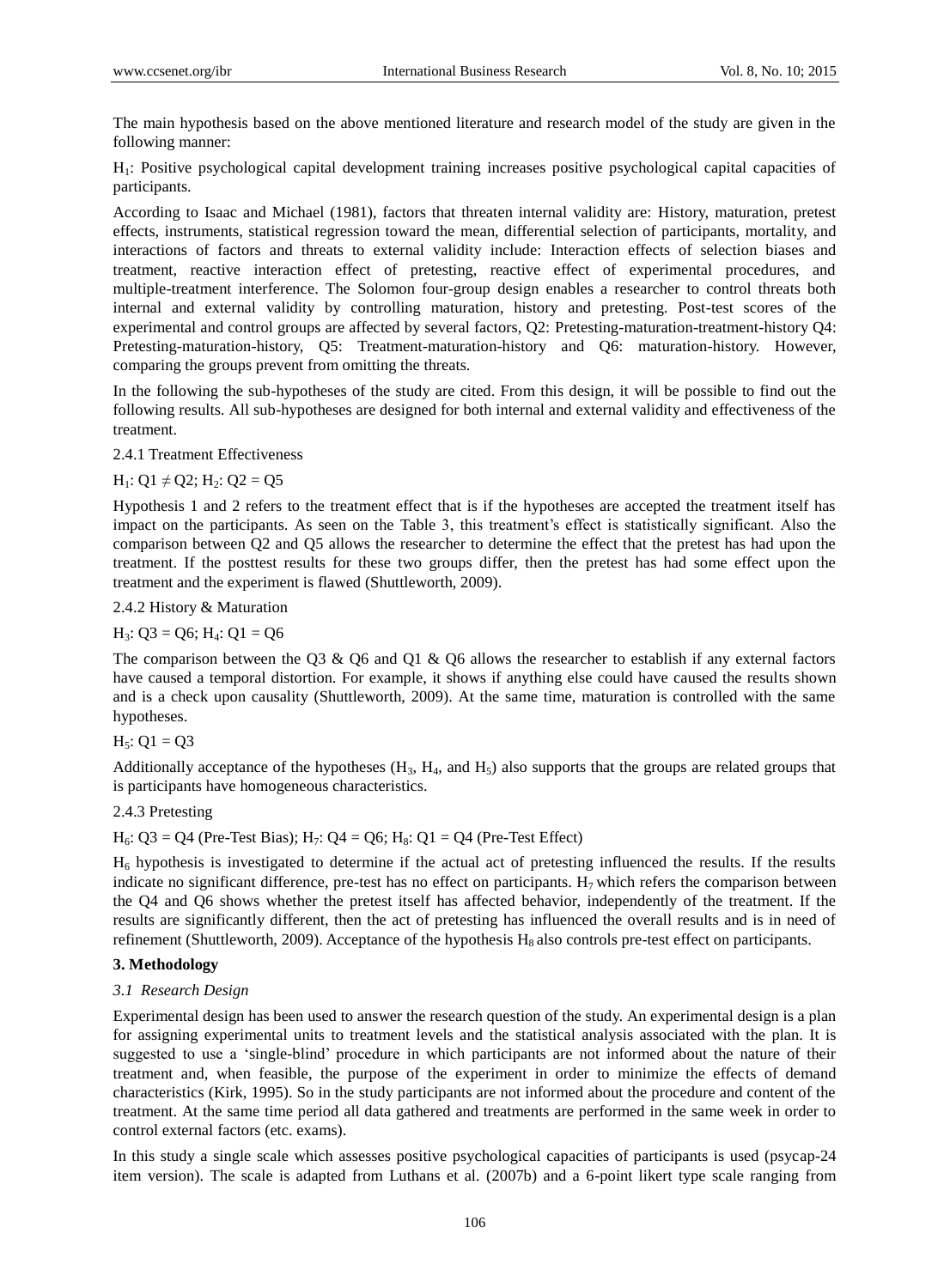"strongly disagree" to "strongly agree" is used in the measurement (original format). Demographic properties are similar for all participants. Age allocations are between 18 and 23. In addition to this, all of the participants are university students (from business department) and 52% of them are female.

Data is gathered from management students from Gebze Technical University in May 2014. 164 questionnaires, out of which four invalid and three were incomplete, were received. The resulting 156 valid questionnaires were used in the study. Questionnaires were allocated as hard copy (for pre-tests) and via e-mail (for post-tests). Solomon's four group and six analyzing groups  $(Q1...Q6)$  have been developed as explained in the following.

(1) Assessed experimental group pre-tests are applied to 65 management students and the following week the group participated the psycap development training. The training program utilized a sample of 61 management students in two sections (Q1). They were told to have "career management" training. The treatment groups received a two-hour training intervention conducted by the same facilitator (Ö znur Gülen Ertosun). About 10 days later the treatment, totally 41 valid questionnaires are obtained as post-test of the experimental group (Q2).

(2) Assessed control group received the same questionnaire in two time point about two week periods (Q3-Q4). As a pre-test 35 and post-test 24 valid questionnaire obtained (1 questionnaire from 25, was incomplete).

(3) For unassessed experimental group 25 management students participated to the training program (two-hour) and about 10 days later 24 participants answered the questionnaire (Q5). All the three training sections are organized in the same week.

(4) Rested management students (39 answered but 36 of them was completed) fall within unassessed control group, solely filled the questionnaire in one time point (Q6).

|                     | E1     |        | C1     |        | E2     | C2             | Total               |  |
|---------------------|--------|--------|--------|--------|--------|----------------|---------------------|--|
|                     | O1     | O2     | O3     | O4     | O5     | O <sub>6</sub> | $Q1+Q2+Q3+Q4+Q5+Q6$ |  |
| Gender %-Male       | 31%    | 32%    | 63%    | 48%    | 52%    | 60%            | 48%                 |  |
| Gender %-Female     | 69%    | 68%    | 37%    | 52%    | 48%    | 40%            | 52%                 |  |
| <b>Total Number</b> | 61     | 41     | 35     | 24     | 24     | 36             | 156                 |  |
| Psycap Mean         | 4.3780 | 4.5354 | 4.3678 | 4.4340 | 4.6951 | 4.4271         |                     |  |

Table 2. Frequency and mean values of the groups

### *3.2 Analyses and Findings*

Positive psychological capital scale construct validity is testified in Luthans et al"s study (Luthans, Avolio, Avey, & Norman, 2007a) and cronbach alpha value is estimated above .70 (in this study .797). Paired samples t test is performed to test all hypotheses at the same time (this is also effective to prevent from type 1 and type 2 error).

According to analysis results all our hypotheses are accepted. As a result, treatment found effective  $(H_1: O1 \neq O2)$ ; H<sub>2</sub>:  $Q_2 = Q_5$ ) and biases are controlled (H<sub>3</sub>:  $Q_3 = Q_6$ ; H<sub>4</sub>:  $Q_1 = Q_6$  (History & Maturation); H<sub>5</sub>:  $Q_1 = Q_3$ (Homogeneity); H<sub>6</sub>: Q3 = Q4 (Pre-Test Bias); H<sub>7</sub>: Q4 = Q6; H<sub>8</sub>: Q1 = Q4 (Pre-Test Effect)). As results are shown in Table 3, for Q1 and Q2 p value is lower than 0.5 (0.45) and for all other pairs significance value is upper than 0.5. That is there is a significant difference between pre-test and post-test results for the assessed experimental group and there is no significant difference for other test values.

Table 3. Paired samples t test for comparison of the groups

| Paired Groups     |           | Paired Differences |                |                 |             |    |                  |
|-------------------|-----------|--------------------|----------------|-----------------|-------------|----|------------------|
|                   |           | Mean Dif.          | Std. Deviation | Std. Error Mean | t           | df | $Sig.(2-tailed)$ |
| Pair1             | $(Q1-Q2)$ | $-29167$           | .76423         | ,13953          | $-2.090$    | 29 | .045             |
| Pair <sub>2</sub> | $(O3-O4)$ | $-21711$           | ,73815         | .16934          | $-1,282$    | 18 | .216             |
| Pair <sub>3</sub> | $(O2-O5)$ | $-10156$           | .52263         | .13066          | $-.777$     | 15 | .449             |
| Pair <sub>4</sub> | $(O1-O6)$ | $-32692$           | .90429         | .17735          | $-1.843$ 25 |    | .077             |
| Pair <sub>5</sub> | $(03-06)$ | $-.17210$          | .67400         | .14054          | $-1.225$ 22 |    | .234             |
| Pair <sub>6</sub> | $(04-06)$ | .04167             | .61442         | .14096          | .296        | 18 | .771             |
| Pair7             | $(Q1-Q3)$ | $-0.9568$          | .88561         | .17043          | $-.561$     | 26 | .579             |
| Pair <sub>8</sub> | $(Q1-Q4)$ | $-19384$           | .79966         | .16674          | $-1.163$    | 22 | .257             |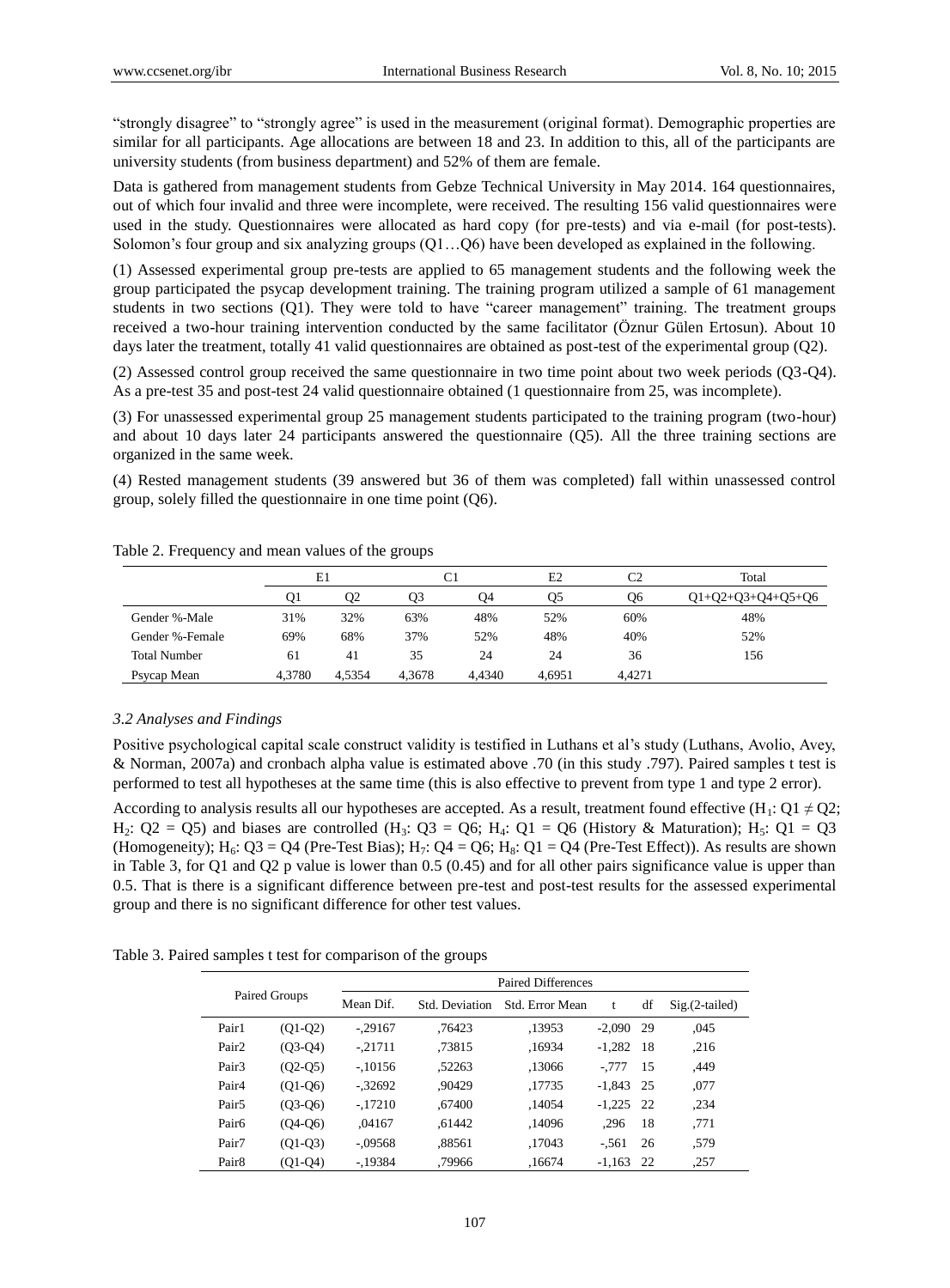### **4. Conclusion and Discussion**

Although there are a growing number of articles about positive psychological capital, the study is done in order to fill the gap as Luthans et al. (2006) suggested that psycap development should be replicated in different cultural contexts. There is no empirical study out of Luthas et al. (2006, 2008, 2010, & 2012) replicating the treatment. So this study is a start point to contribute on the human resource development programs especially for Turkey. This study also provides empirical support for the effectiveness of the psycap development is possible with micro interventions (a training program of about 2 hours). In addition to this Solomon's four group design is examined thoroughly and performed. As discussed in earlier sections, the Solomon four group design has little attention especially in social sciences, too few study is done conducting an organizational training with Solomon design (etc. Holdnak et al., 1990) this study also has contribution to the related literature.

Further researchers can expand this model by adding individual and/or organizational factors as to moderate or mediate variables. And also predicting outcomes such as performance, wellbeing or engagement could be beneficial. Our hypothesis is limited to the general construct of psycap, researchers may investigate the effect of development programs on each individual dimension (hope-optimism-resilience-self efficacy) separately. This study has been conducted with student participants, similar studies also should be replicated with employees from different sectors. Participants" individual characteristics such as demographics, personality, experience, etc. should also be considered as moderators. In addition to these, as Luthans et al. mentioned psycap development also can be effective on collective psycap, and this proposal can be empirically investigated in a longitudal study. Experimental design is an important aspect especially for social and behavioral sciences, so Solomon or alternatives controlling internal and external validity should be discussed much more in the future studies.

Our experiment conducted in a developing country confirm the findings of recent empirical studies on the positive effects of psycap development programs to the performance of both employees and firms. Accordingly, as for the managerial implications, not only during the psycap development programs but also in daily manager-employee interactions such concepts as hope, optimism, resilience and self-efficacy should be given equal importance as other basic work values. Especially middle managers should accept and adopt these values. However, psycap development may produce some side effects to the organizations. As earlier studies emphasize, congruence between the individual values and goals of the employees and the strategic intentions and goals of their company is an important opportunity for these companies (e.g. Eren et al., 2000); but if they are not compatible both employee motivation and commitment and company performance may decline. Beyond empirical findings during the conversations with participants, it is seen that increased awareness and willingness about psycap may sometimes lead some participants to begin to look for other organizations to work if they believe that in the present organization their opportunities to increase their self-efficacy or resilience cannot be achieved. Therefore, the developers of pscycap training programs should pay extra attention for the concept of goal congruence, otherwise training may end up with increased turnover. As a conclusion, we may suggest that psycap is very beneficial but development programs should be designed very carefully and implemented by experienced moderators.

#### **References**

- Avey, J., B. (2007). *The performance impact of leader positive psychological capital and situational complexity*  (Unpublished doctoral dissertation). The Gallup Leadership Institute, University of Nebraska-Lincoln.
- Avolio, B. J., & Luthans, F. (2006). *The higher impact leader: Moments matter for accelerating authentic leadership development*. USA: McGraw-Hill.
- Babbie, E. (2013). *The basis of social research* (16th ed.). Belmont, USA: Wadsworth Cengage Learning.
- Bandura, A. (1997). *Self-efficacy: The exercise of control*. New York: Freeman.
- Braver, M. C. W., & Braver, S. L. (1988). Statistical treatment of the solomon four-group design: A meta-analytic approach. *Psychological Bulletin*, *104*(1), 150-154. http://dx.doi.org/10.1037/0033-2909.104.1.150
- Breakwell, G. M. (2004). *Doing social psychology research*. British Psychological Society and Blackwell Publishing Ltd. <http://dx.doi.org/10.1002/9780470776278>
- Campbell, D. T., & Stanley, J. C. (1966). *Experimental and quasi-experimental designs for research*. Houghton Mifflin Company: Boston.
- Carver, C. S., & Scheier, M. S. (2002). Optimism. In C. R. Snyder & S. J. Lopez (Eds.), *Handbook of positive psychology* (pp. 231-243). Oxford, United Kingdom: Oxford University Press.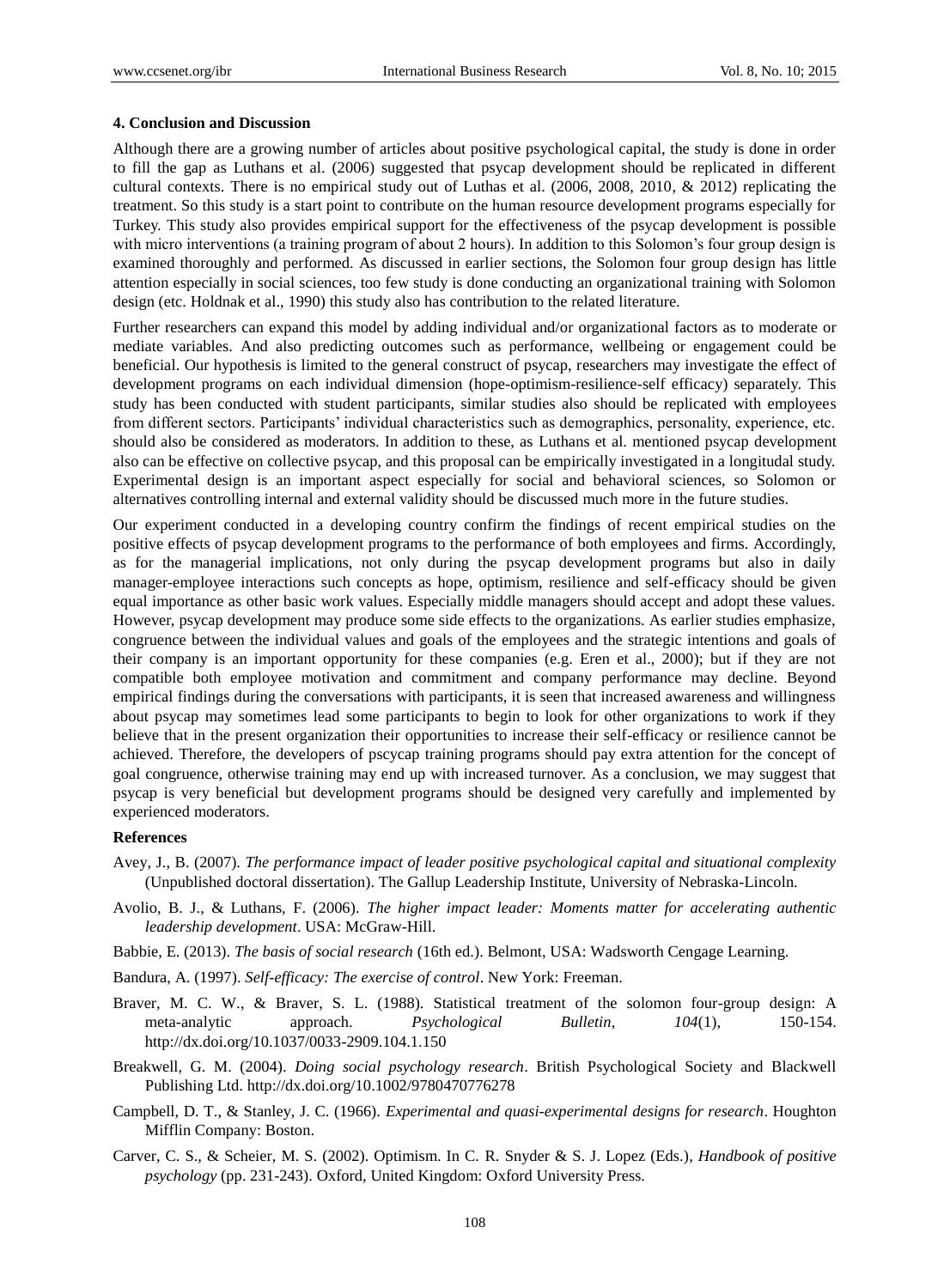Cortese, J. (2007). *Internet learning and building of knowledge*. New York: Cambria Press.

- Coutu, D. L. (2002). How resilience work. *Harvard Business Review,* May 2002.
- Eren, E., Aren, S., & Alpkan, L. (2000). İşletmelerde Stratejik Yönetim Faaliyetlerini Değerlendirme Araştırması. *Doğuş Üniversitesi Dergisi. 1*(1), 96-123.
- Faigenbaum, D., & Costello, R. M. (1975). Solomon design analysis of multiple-choice Rorschach animal content. *Journal of Personality Assessment*, *39*(5), 466-470. http://dx.doi.org/10.1207/s15327752jpa3905\_4
- Fresco, D. M., Moore, M. T., Walt, L., & Craighead, L. W. (2009). Self-administered optimism training: mechanisms of change in a minimally supervised psychoeducational intervention. *Journal of Cognitive Psychotheraphy: An International Quarterly*, *23*(4), 350-367. htpp://dx.doi.org/10.1891/0889-8391.23.4.350
- Gibson, J. L., Ivancevich, J. M., & Donnelly, J. H. J. (1988). *Organizations: Behavior, structure and processes*. Business Publications Inc., Piano, TX.
- Gist, M. E., Stevens, C. K., & Bavetta, A. G. (1991). Effects of self-efficacy and post-training intervention on the acqistion and maintenance of complex interpersonal skills. *Personnel Psychology*, *44*(4), 837-861. http://dx.doi.org/10.1111/j.1744-6570.1991.tb00701.x
- Glinger, J. A., & Morgan, G. A. (2000). *Research methods in applied settings: An integrated approach to design and analysis*. Lawrence Erlbaum Associates Inc.
- Holdnak, B. J., Clemons, T. C., & Bushardt, S. C. (1990). Evaluation of organization training by the solomon four group design: A field study in self-esteem training. *Journal of Managerial Psychology*, *5*(5), 25-31. http://dx.doi.org/10.1108/02683949010136251
- Isaac, S., & Michael, W. B. (1981). *Handbook in research and evaluation* (2nd ed.). California: San Diego, EdITS.
- Kirk, R. E. (1995). *Experimental design: Procedures for the behavioral sciences* (3rd ed.). California: Pacific Grove, Brooks/Cole.
- Kossek, E. E., Roberts, K., Fisher, S., & Demarr, B. (1998). Career self-management: A quasi-experimental assessment of the effects of a training intervention. *Personnel Psychology, 51*, 935-962. http://dx.doi.org/10.1111/j.1744-6570.1998.tb00746.x
- Luthans, F., & Youssef, C. M. (2004). Human, social, and now positive psychological capital management: Investing in people for competitive advantage. *Organizational Dynamics*, *33*, 143-160. <http://dx.doi.org/10.1016/j.orgdyn.2004.01.003>
- Luthans, F., Luthans, B., & Luthans, K. (2004). Positive psychological capital: Beyond human and social capital. *Business Horizons, 47*, 45-50[. http://dx.doi.org/10.1016/j.bushor.2003.11.007](http://dx.doi.org/10.1016/j.bushor.2003.11.007)
- Luthans, F., Avey, J. B., Avolıo, B. J., Norman, S. M., & Combs, G. M. (2006). Psychological capital development: Toward a micro-intervention. *Journal of Organizational Behavior*, *27*, 387-393. <http://dx.doi.org/10.1002/job.373>
- Luthans, F., Avolio, B. J., Avey, J. B., & Norman, S. M. (2007). Psychological capital: Measurement and relationship with performance and satisfaction. *Personnel Psychology*, *60*, 541-572. http://dx.doi.org/10.1111/j.1744-6570.2007.00083.x
- Luthans, F., Youssef, C. M., & Avolio, B. J. (2007)*. Psychological capital: Developing the human competitive edge.* USA: Oxford University Press.
- Luthans, F., Avey, J. B., & Patera, J. L. (2008). Experimental analysis of a web-based intervention to develop positive psychological capital. *Academy of Management Learning and Education*, *7*, 209-221. http://dx.doi.org/10.5465/AMLE.2008.32712618
- Luthans, F., Avey, J. B., Avolio, B. J., & Peterson, C. (2010). The development and resulting performance impact of positive psychological capital. *Human Resource Development Quarterly*, *21*(1), 41-67. <http://dx.doi.org/10.1002/hrdq.20034>
- Luthans, B. C., Luthans, K. W., & Jensen, S. M. (2012). The impact of business school students" psychological capital on academic performance. *Journal of Education for Business*, *87*(5), 253-259. http://dx.doi.org/10.1080/08832323.2011.609844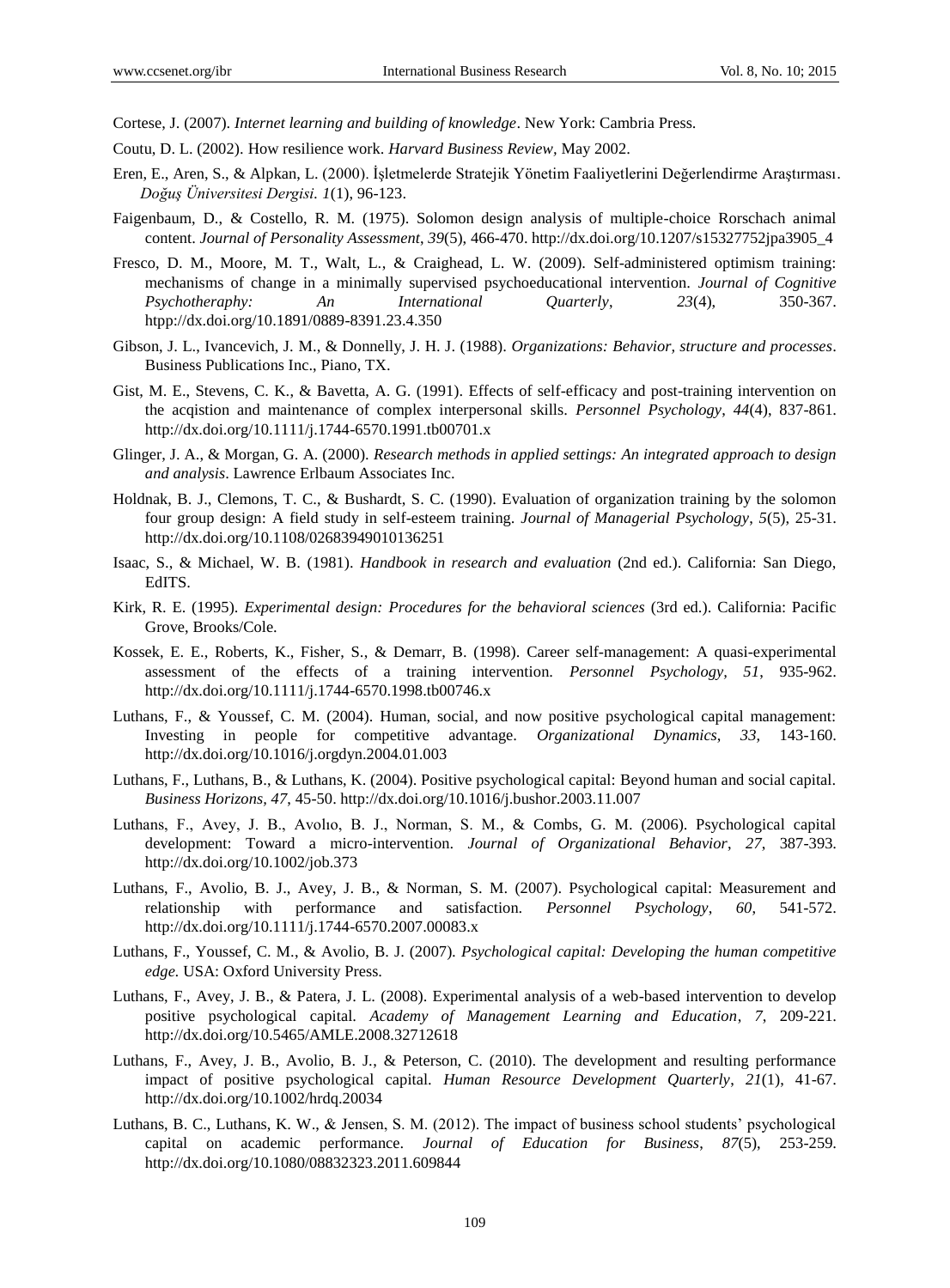- Masten, A. S. (2001). Ordinary magic: Resilience processes in development. *American Psychologist*, *56*, 227-239. http://dx.doi.org/10.1037//0003-066X.56.3.227
- McCambridge, J., Butor-Bhavsar, K., Witton, J., & Elbourne, D. (2011). Can research assessments themselves cause bias in behaviour change trials? A systematic review of evidence from solomon 4-group studies. *PLosOne*. <http://dx.doi.org/10.1371/journal.pone.0025223>
- McGahee, T. W., & Tingen, M. S. (2000). The effects of a smoking prevention curriculum on fifth-grade children"s attitudes, subjective norms and refusal skills. *Southern Online Journal of Nursing Research*, *1*(2), 1-28.
- McGahee, T. W. & Tingen, M. S. (2009). The use of the solomon four-group design in nursing research. *Southern Online Journal of Nursing Research*, *9*(1).
- Nelson, D. L., & Cooper, C. L. (2007). *Positive Organizational Behavior: Accentuating the Positive at Work*. Sage Publications.
- Newman, I., & Newman, C. (1994). *Conceptual statistics for beginners* (2th ed.). University Press of America Inc.
- Oettingen, G. (1995). Explanatory style in the context of culture. In G. M. Buchanan & M. E. P. Seligman (Eds.), *Explanatory style* (pp. 209-224). Hillsdale, NJ: Erlbaum
- Peterson, C., Semmel, A., Baeyer, C. V., Abramson, L. Y., Metalsky, G. I., & Seligman, M. E. P. (1982). The attributional style questionnaire. *Cognitive Therapy and Research*, *6*(3), 287-300. http://dx.doi.org/10.1007/BF01173577
- Qingshan, H., Le, L., & Xuansheng, C. (2014). Research of employees psychological capital structure under the background of Chinese culture. *International Business Research*, *7*(7), 175-182. http://dx.doi.org/10.5539/ibr.v7n7p175
- Randolpf, K. A., & Myers, L. L. (2013). *Basic statistics in multivariate analysis*. New York: Oxford University Press. <http://dx.doi.org/10.1093/acprof:oso/9780199764044.001.0001>
- Salkind, N. J. (2010). *Encyclopedia of research design*. *1*, USA: Sage publications. <http://dx.doi.org/10.4135/9781412961288>
- Sawilowsky, S. S., & Markman, B. S. (1988). Another look at the power of meta-analysis in the solomon four group design. *The Educational Resources Information Center (ERIC*), ED 316 556. http://dx.doi.org/10.2466/pms.1990.71.1.177
- Sawilowsky, S., Kelley, D. L., Blair, R. C., & Markman, B. S. (1994). Meta-Analysis and the solomon four-group design. *The Journal of Experimental Education*, *62*(4), 361-376. http://dx.doi.org/10.1080/00220973.1994.9944140
- Schaufeli, W. B. (2004). The future of occupational health psychology. *Applied Psychology: An International Review*, *53*, 502-517. http://dx.doi.org/10.1111/j.1464-0597.2004.00184.x
- Seligman, M. E. P., & Csikszentmihalyi, M. (2000). Positive psychology: An introduction. *American Psychologist*, *55*, 5-14. http://dx.doi.org/10.1037/0003-066X.55.1.5
- Sevilla, C. G., Ochave, J. A., Punsalan, T. G., Regala, B. P., & Uriarte, G. G. (1992). *Research methods*. Philippine: Rex Book Store.
- Shuttleworth, M. (2009). *Solomon four-group design.* Retrieved on 11th march 2015 from [http://www.experiment\\_resources.com/solomon-Four group-design.htm](http://www.experiment_resources.com/solomon-Four%20group-design.htm)
- Snyder, C. R. (2000). *Handbook of hope: Theory, measures and applications*. USA: Academic Press.
- Solomon, R. L. (1949). An extension of control group design. *Psychological Bulletin*, *46*, 137-150. http://dx.doi.org/10.1037/h0062958
- Spector, P. E. (1981). *Research Designs, Series: Quantitative Applications in the Social Sciences*. Sage Universtity Paper, p. 23.<http://dx.doi.org/10.4135/9781412985673>
- Stajkovic, A. D., & Luthans, F. (1998). Social cognitive theory and self-efficacy: Going beyond traditional motivational and behavioral approaches. *Organizational Dynamics*, *26*, 62-74. [http://dx.doi.org/10.1016/S0090-2616\(98\)90006-7](http://dx.doi.org/10.1016/S0090-2616(98)90006-7)